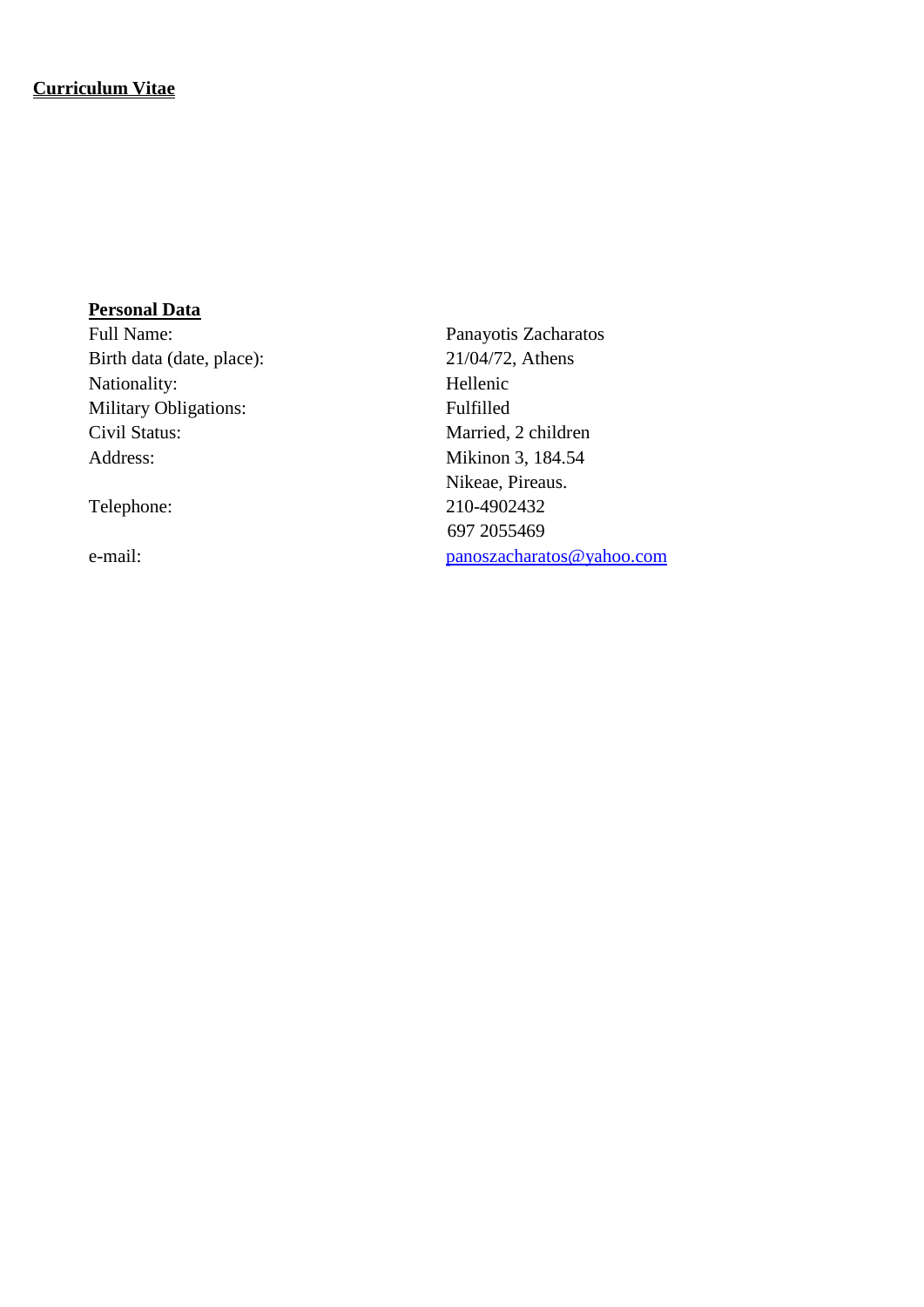### **Education**

### **Undergraduate studies**

• Studies in Biological Sciences, Athens University (9/1992- 10/1996). Degree in Biology (BSc) (11/1996).

• Studies in Medicine, Athens University (12/1996- 11/2006). Degree in Medicine (MD) (12/2006).

### **Postgraduate studies**

• PhD thesis in Medical School of Athens in Molecular Carcinogenesis (12/1996-5/2001).

## **Academic titles**

Doctor of Philosophy in Molecular Medicine (5/2001).

## **Professional Experience**

• Undergraduate training in Molecular Biology- IAESTE programme, Lab B Biochemistry and Cell Biology Dept., Bergen Norway (c/o Assist. Prof. A.Vedeler) (8/1994- 10/1994).

• Diplomatic thesis in Lab. Of Molecular Oncology and Biotechnology, IBRB, National Hellenic research Foundation, Athens, Greece (Director: Prof. Dr D. Spandidos) (7/1995- 3/1996).

• Research assistant in Lab. of Histology-Embryology, School of Medicine, Athens University (Director: Prof. Dr Ch. Kittas ) (6/1997- 5/2001).

• Research associate in Lab. of Histology-Embryology, School of Medicine, Athens University (Director: Prof. Dr Ch. Kittas ) (6/2001- 11/2004).

• Research collaborator in ¨Roy Castle Institute for Lung Cancer Research¨, Liverpool, UK. (Director: Prof. J.K.Field) (2/1999- 3/2004).

• Biologist in the Microbiological Dept. of Military Hospitals during my military service (11/2001- 11/2002).

• Scientific visitor in Department of Molecular Oncology, The Wistar Institute. Philadelphia, USA. (Director: Prof. T.D. Halazonetis) (4/2004- 6/2004).

Research associate of Thorax Foundation and C.A.B.E.R. of Emergency Unit of Evangelismos Hospital , Medical school of Athens (Director: Prof. Dr Ch. Roussos) (3/2007- to date).

Molecular Biologist in Molecular Diagnostic Dept. of 1<sup>st</sup> Hospital of Social Security Institute, Athens (7/2008- to date).

• Lecturer in Applied Molecular Biology at Dept. of Medical Laboratories of TEI Athens (10/2009- 2/2012).

- Residency in Pulmonary Medicine at the Pulmonary Clinic of ICU, Evangelismos Hospital, Athens. (07/2011- to date)
- Assist Prof in Cell Molecular Biology at Dept. of Medical Laboratories of TEI Athens (3/2012- to date).

# **Schoolarships**

- Undergraduate scholarship by University of Athens (1993-96).
- Postgraduate scholarship by G.S.R.T (Ministry of Industries & Development) (1998-2000).
- Postdoctoral scholarship by State Scholarships Foundation (2002-2003).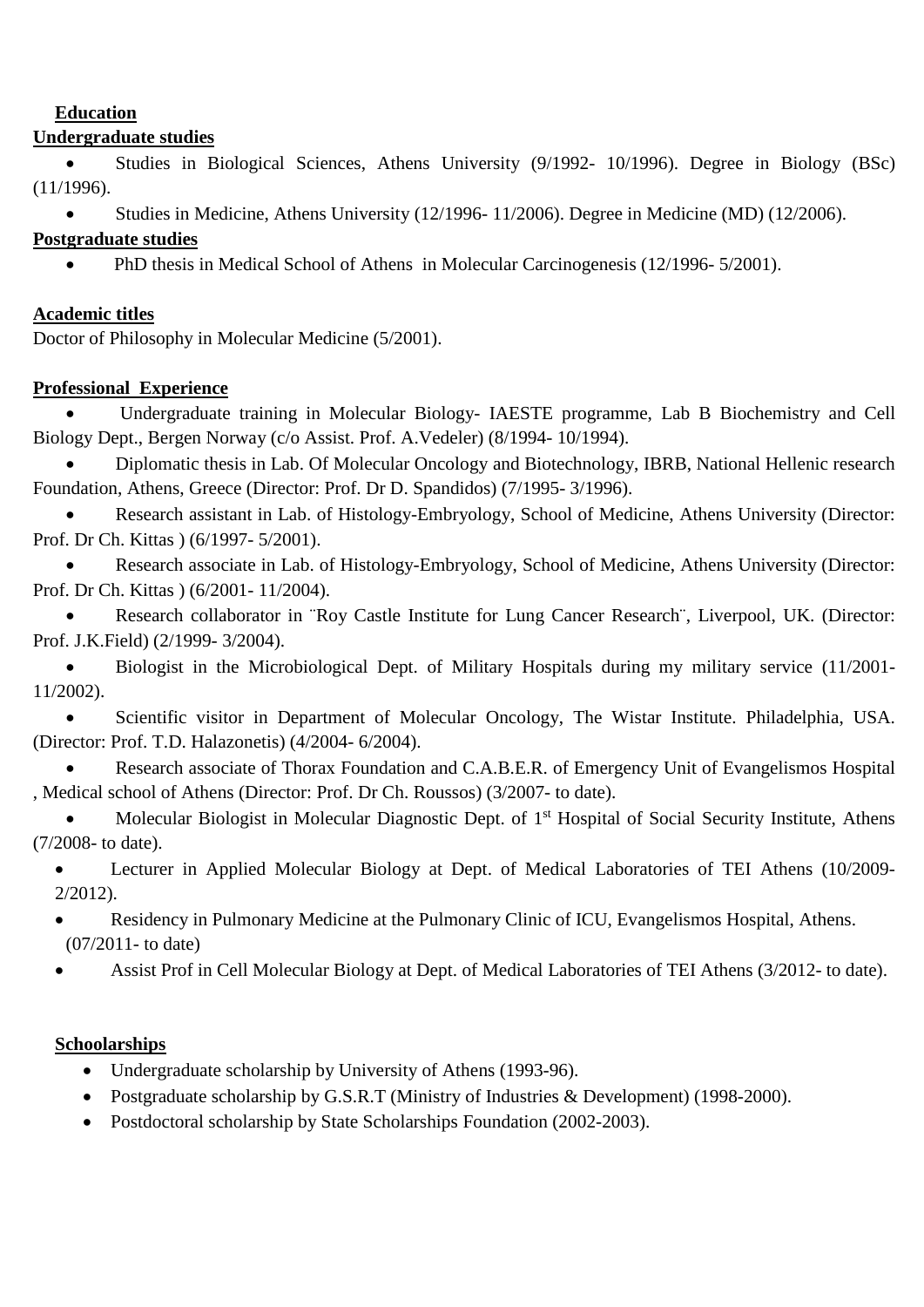#### **Research interests**

- Cancer Cell Biology
- Cancer Genetic Instability
- Cancer Cell kinetics
- Cancer neoangiogenesis
- Cancer Immunology
- Lung Cancer Biology (histology, molecular biology)
- Breast Cancer Biology (histology, molecular biology)
- Bladder Cancer Biology (histology, molecular biology)
- Colon Cancer Biology (histology, molecular biology)
- Oesophagus and Stomach Cancer Biology (histology, molecular biology)
- Lymphomas Biology
- Diagnosis and implication of HPV, EBV, HP in Cancer History
- Molecular pathways and Cancer Chemotherapy
- Immunoresponse in COPD
- The Immune Response to Resistive Breathing
- The Role of Oxidative Stress to Resistive Breathing
- The Role of Nitric Oxide to Resistive Breathing
- The Angiogenic Response to Resistive Breathing
- Respiratory System Injury to Resistive Breathing
- Effects of Resistive Breathing on Cell Death, Tissue Injury and Regeneration of Diaphragm and Lung

### **Publications**

### Citations: **2413 (ISI Web, 1/2014)**

- 1. Gorgoulis VG, Zacharatos PV, Manolis E, Ikonomopoulos JA, Damalas A, Lamprinopoulos C, Rassidakis GZ, Zoumpourlis V, Kotsinas A, Rassidakis AN, Halazonetis TD, Kittas C. Effects of p53 mutants derived from lung carcinomas on the p53-responsive element (p53RE) of the MDM2 gene. *Br J Cancer* 1998; **77**: 374-384.
- 2. Ikonomopoulos JA, Gorgoulis VG, Zacharatos PV, Kotsinas A, Tsoli E, Karameris A, Panagou P, Kittas C. Multiplex PCR assay for the detection of mycobacterial DNA sequences directly from sputum. *In Vivo* 1998; **12**: 547-552.
- 3. Gorgoulis VG, Zacharatos P, Kotsinas A, Liloglou T, Kyroudi A, Veslemes M, Rassidakis A, Halazonetis TD, Field JK, Kittas C. Alterations of the p16-pRb pathway and the chromosome locus 9p21-22 in non-small-cell lung carcinomas: relationship with p53 and MDM2 protein expression. *Am J Pathol* 1998; **153**: 1749-1765.
- 4. Gorgoulis VG, Koutroumbi EN, Kotsinas A, Zacharatos P, Markopoulos C, Giannikos L, Kyriakou V, Voulgaris Z, Gogas I, Kittas C. Alterations of p16-pRb pathway and chromosome locus 9p21-22 in sporadic invasive breast carcinomas. *Mol Med* 1998; **4**: 807-822.
- 5. Kotsinas A, Gorgoulis V, Zacharatos P, Zioris H, Triposkiadis F, Donta I, Kyriakidis M, Karayannacos P, Kittas C. Antioxidant agent nimesulid and beta-blocker metoprolol do not exert protective effects against rat mitochondrial DNA alterations in adriamycin-induced cardiotoxicity. *Biochem Biophys Res Commun* 1999; **254**: 651-656.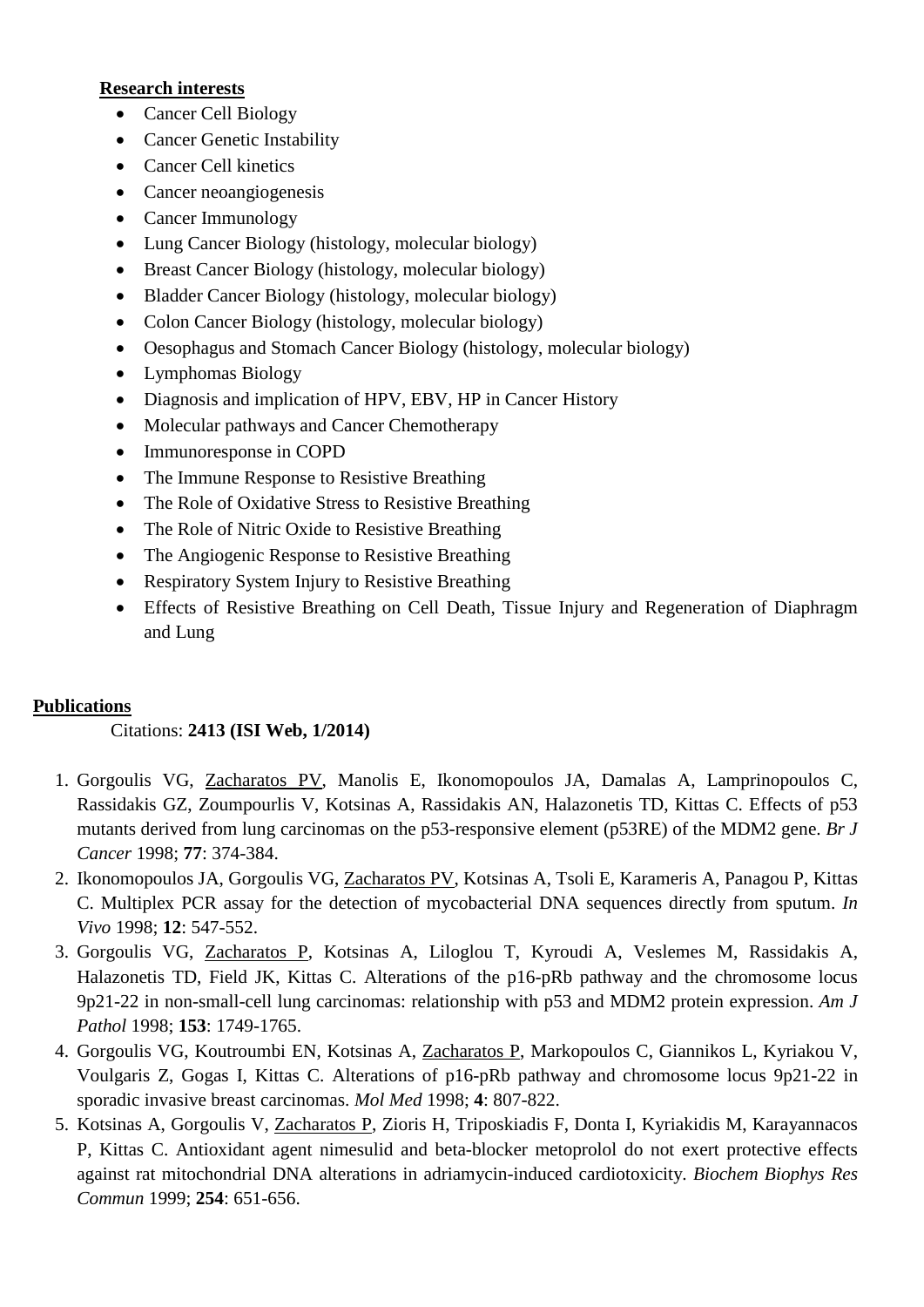- 6. Gorgoulis VG, Zacharatos P, Kotsinas A, Kyroudi A, Rassidakis AN, Ikonomopoulos JA, Barbatis C, Herrington CS, Kittas C. Human papilloma virus (HPV) is possibly involved in laryngeal but not in lung carcinogenesis. *Hum Pathol* 1999; **30**: 274-283.
- 7. Zacharatos PV, Gorgoulis VG, Kotsinas A, Manolis EN, Liloglou T, Rassidakis AN, Kanavaros P, Field JD, Halazonetis T, Kittas C. Modulation of wild-type p53 activity by mutant p53 R273H depends on the p53 responsive element (p53RE). A comparative study between the p53Res of the MDM2, WAFI/Cip1 and Bax genes in the lung cancer environment. WAFI/Cip1 = WAF1/Cip1. *Anticancer Res* 1999; **19**: 579-587.
- 8. Spanakis NE, Gorgoulis V, Mariatos G, Zacharatos P, Kotsinas A, Garinis G, Trigidou R, Karameris A, Tsimara-Papastamatiou H, Kouloukousa M, Manolis EN, Kittas C. Aberrant p16 expression is correlated with hemizygous deletions at the 9p21-22 chromosome region in non-small cell lung carcinomas. *Anticancer Res* 1999; **19**: 1893-1899.
- 9. Ikonomopoulos JA, Gorgoulis VG, Zacharatos PV, Manolis EN, Kanavaros P, Rassidakis A, Kittas C. Multiplex polymerase chain reaction for the detection of mycobacterial DNA in cases of tuberculosis and sarcoidosis. *Mod Pathol* 1999; **12**: 854-862.
- 10. Gorgoulis VG, Mariatos G, Manolis EN, Zacharatos P, Kotsinas A, Liloglou T, Vogiatzi T, Tsagkaraki A, Kokotas S, Tsoli E, Alchanatis M, Sfikakis PP, Asimacopoulos PJ, Field JK, Kittas C. Allelic imbalance at the 5q14 locus is associated with decreased apoptotic rate in non-small cell lung carcinomas (NSCLCs). Possible synergistic effect with p53 gene alterations on apoptosis. *Lung Cancer* 2000; **28**: 211-224.
- 11. Athanasiou A, Gorgoulis VG, Zacharatos P, Mariatos G, Kotsinas A, Liloglou T, Karameris A, Foukas P, Manolis EN, Field JK, Kittas C. c-mos immunoreactivity is an indicator of good prognosis in lung cancer. *Histopathology* 2000; **37**: 45-54.
- 12. Gorgoulis VG, Zacharatos P, Kotsinas A, Mariatos G, Liloglou T, Vogiatzi T, Foukas P, Rassidakis G, Garinis G, Ioannides T, Zoumpourlis V, Bramis J, Michail PO, Asimacopoulos PJ, Field JK, Kittas C. Altered expression of the cell cycle regulatory molecules pRb, p53 and MDM2 exert a synergetic effect on tumor growth and chromosomal instability in non-small cell lung carcinomas (NSCLCs). *Mol Med* 2000; **6**: 208-237.
- 13. Gorgoulis VG, Kotsinas A, Zacharatos P, Mariatos G, Liloglou T, Tsoli E, Kokotas S, Fassoulas C, Field JK, Kittas C. Association of allelic imbalance at locus D13S171 (BRCA2) and p53 alterations with tumor kinetics and chromosomal instability (aneuploidy) in nonsmall cell lung carcinoma. *Cancer* 2000; **89**: 1933-1945.
- 14. Mariatos G, Gorgoulis VG, Kotsinas A, Zacharatos P, Kokotas S, Yannoukakos D, Kittas C. Absence of mutations in the functional domains of the human MDM2 oncogene in non-small cell lung carcinomas. *Mutat Res* 2000; **456**: 59-63.
- 15. Mariatos G, Gorgoulis VG, Zacharatos P, Kotsinas A, Vogiatzi T, Rassidakis G, Foukas P, Liloglou T, Tiniakos D, Angelou N, Manolis EN, Veslemes M, Field JK, Kittas C. Expression of p16(INK4A) and alterations of the 9p21-23 chromosome region in non-small-cell lung carcinomas: relationship with tumor growth parameters and ploidy status. *Int J Cancer* 2000 ; **89** : 133-141.
- 16. Garinis GA, Gorgoulis VG, Mariatos G, Zacharatos P, Kotsinas A, Liloglou T, Foukas P, Kanavaros P, Kastrinakis NG, Vassilakopoulos T, Vogiatzi T, Field JK, Kittas C. Association of allelic loss at the FHIT locus and p53 alterations with tumor kinetics and chromosomal instability in non-small cell lung carcinomas (NSCLCs). *J Pathol* 2001; **193**: 55-65.
- 17. Gorgoulis VG, Zacharatos P, Mariatos G, Liloglou T, Kokotas S, Kastrinakis N, Kotsinas A, Athanasiou A, Foukas P, Zoumpourlis V, Kletsas D, Ikonomopoulos J, Asimacopoulos PJ, Kittas C,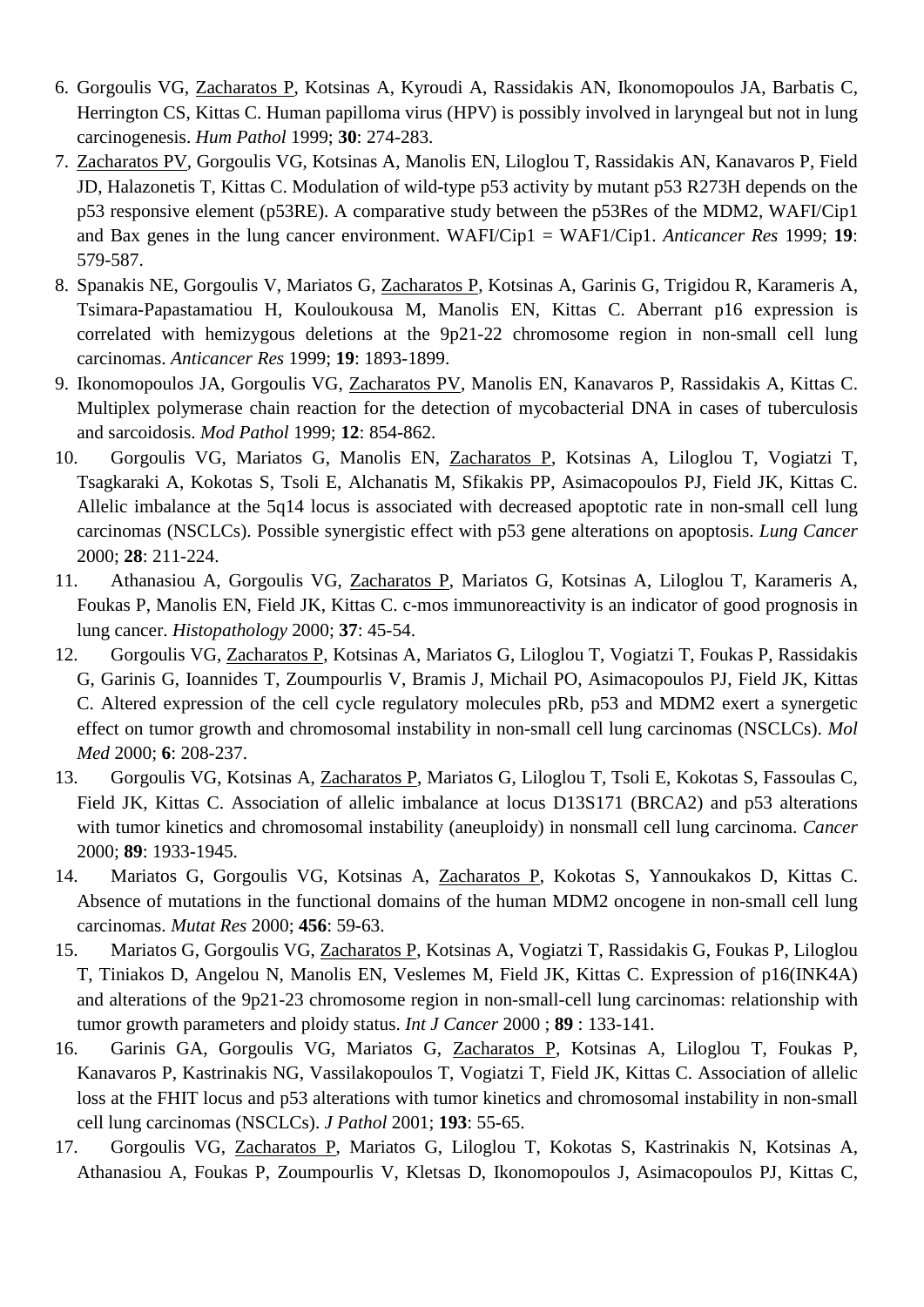Field JK. Deregulated expression of c-mos in non-small cell lung carcinomas: relationship with p53 status, genomic instability, and tumor kinetics. *Cancer Res* 2001; **61**: 538-549.

- 18. Kotsinas A, Gorgoulis VG, Zacharatos P, Liloglou T, Leonardou P, Bramis J, Troupis TG, Fotiadis C, Field JK, Kittas C. A new rare allele at the CGG repeat polymorphism in the first intron of human c-H-ras gene. *In Vivo* 2001; **15**: 105-108.
- 19. Vassilakopoulos T, Troupis T, Sotiropoulou C, Zacharatos P, Katsaounou P, Parthenis D, Noussia O, Troupis G, Papiris S, Kittas C, Roussos C, Zakynthinos S, Gorgoulis V. Diagnostic and prognostic significance of squamous cell carcinoma antigen in non-small cell lung cancer. *Lung Cancer* 2001; **32**:137-144.
- 20. Ikonomopoulos JA, Gorgoulis VG, Kastrinakis NG, Zacharatos PV, Kokotas SN, Evangelou K, Kotsinas AG, Tsakris AG, Manolis EN, Kittas CN. Sensitive differential detection of genetically related mycobacterial pathogens in archival material. *Am J Clin Pathol* 2000; **114**: 940-950.
- 21. Kotsinas A, Gorgoulis VG, Zacharatos P, Mariatos G, Kokotas S, Liloglou T, Ikonomopoulos J, Zoumpourlis V, Kyroudi A, Field JK, Asimacopoulos P, Kittas C. Additional characterization of a hexanucleotide polymorphic site in the first intron of human H-ras gene. Comparative study of its alterations in non-small cell lung carcinomas and sporadic invasive breast carcinomas. *Cancer Genet Cytogenet* 2001; **126**: 147-154.
- 22. Tsoli E, Gorgoulis VG, Zacharatos P, Kotsinas A, Mariatos G, Kastrinakis NG, Kokotas S, Kanavaros P, Asimacopoulos P, Bramis J, Kletsas D, Papavassiliou AG, Kittas C. Low levels of p27 in association with deregulated p53-pRb protein status enhance tumor proliferation and chromosomal instability in non-small cell lung carcinomas. *Mol Med* 2001; **7**: 418-429.
- 23. Zacharatos P, Kotsinas A, Tsantoulis P, Evangelou K, Kletsas D, Asimacopoulos PJ, Doussis-Anagnostopoulou I, Peggella F, Gatter K, Papavassiliou AG, Kittas C, Gorgoulis VG. Relationship of the K-ras/c-mos expression patterns with angiogenesis in non-small cell lung carcinomas. *Mol Med* 2001; **7**: 590-597.
- 24. Foukas P, Tsilivakos V, Zacharatos P, Mariatos G, Moschos S, Syrianou A, Asimacopoulos PJ, Bramis J, Fotiadis C, Kittas C, Gorgoulis VG. Expression of HLA-DR is reduced in tumor infiltrating immune cells (TIICs) and regional lymph nodes of non-small cell lung carcinomas. A putative mechanism of tumor-induced immunosuppression? *Anticancer Res* 2001; **21**: 2609-2616.
- 25. Tsoli E, Zacharatos P, Dasiou-Plakida D, Peros J, Evangelou K, Zavras AI, Yannoukakos D, Konstantopoulou I, Asimacopoulos PJ, Kittas C, Gorgoulis VG. Growth index is independent of microvessel density in non-small-cell lung carcinomas. *Hum Pathol.* 2002; **33**: 812-8.
- 26. Gorgoulis VG, Zacharatos P, Mariatos G, Kotsinas A, Bouda M, Kletsas D, Asimacopoulos PJ, Agnantis N, Kittas C, Papavassiliou AG. Transcription factor E2F-1 acts as a growth-promoting factor and is associated with adverse prognosis in non-small cell lung carcinomas.*J Pathol.* 2002; **198**: 142-56.
- 27. Kotsinas A, Evangelou K, Zacharatos P, Kittas C, Gorgoulis VG.Proliferation, but Not Apoptosis, Is Associated with Distinct beta-Catenin Expression Patterns in Non-Small-Cell Lung Carcinomas : Relationship with Adenomatous Polyposis Coli and G(1)-to S-Phase Cell-Cycle Regulators. *Am J Pathol.* 2002; **161**: 1619-34.
- 28. Gazouli M, Kokotas S, Zoumpourlis V, Zacharatos P, Mariatos G, Kletsas D, Perunovic B, Athanasiou A, Kittas C, Gorgoulis V. The complement inhibitor CD59 and the lymphocyte functionassociated antigen-3 (LFA-3, CD58) genes possess functional binding sites for the p53 tumor suppressor protein. *Anticancer Res.*;**22(6C):**4237-41.
- 29. Gorgoulis VG, Zacharatos P, Kotsinas A, Kletsas D, Mariatos G, Zoumpourlis V, Ryan KM, Kittas C, Papavassiliou AG. p53 activates ICAM-1 (CD54) expression in an NF-kappaB-independent manner. *EMBO J.* 2003;**22(7)**:1567-78.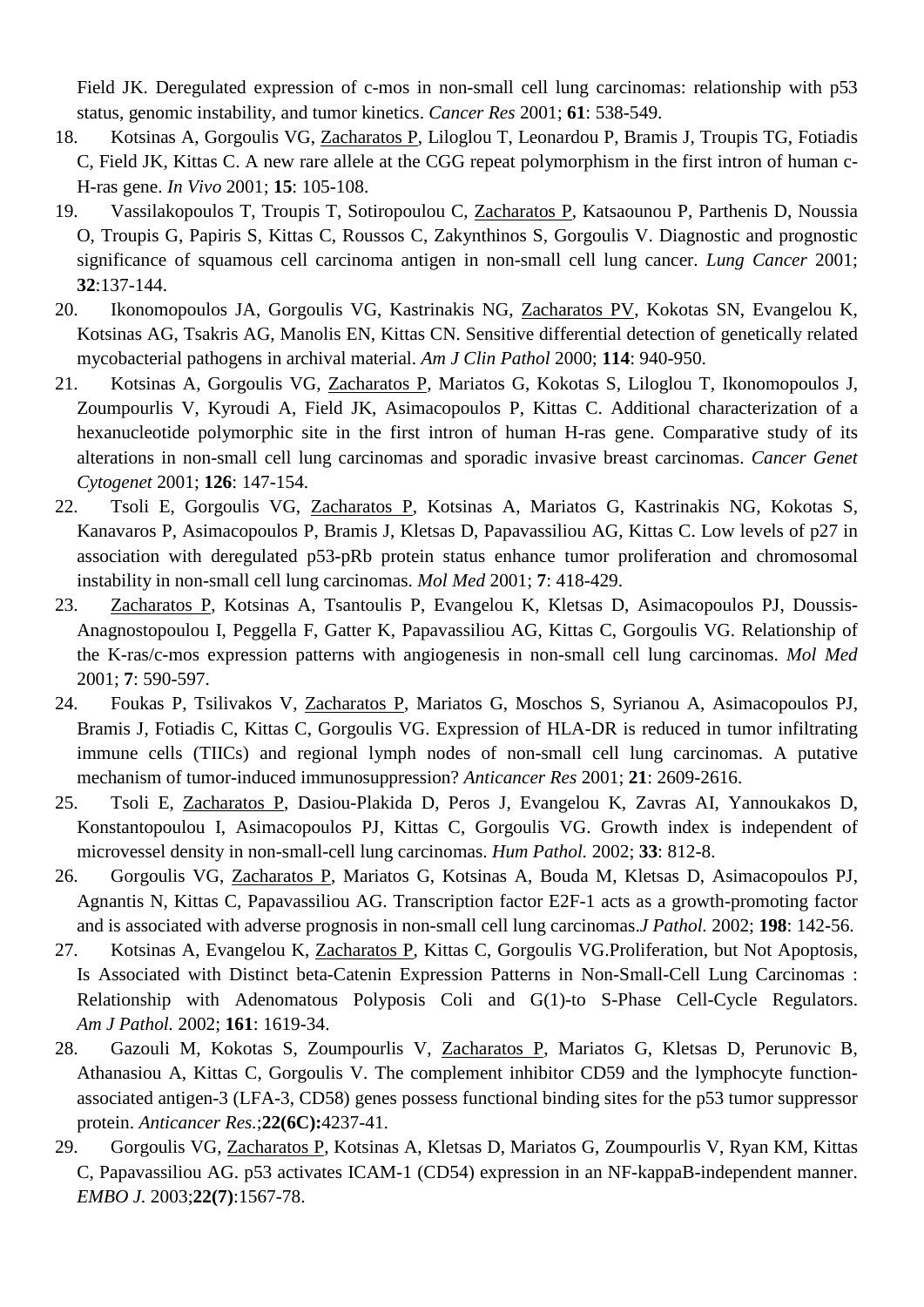- 30. Giannopoulos A, Adamakis I, Evangelou K, Giannopoulou M, Zacharatos P, Zsantoulis P, Perunovic B, Athanasiou A, Retalis G, Constandinidis C, Gorgoulis VG. Interferon-a2b reduces neomicrovascular density in the 'normal' urothelium adjacent to the tumor after transurethral resection of superficial bladder carcinoma. *Onkologie*. 2003;**26(2)**:147-52.
- 31. Mariatos G, Bothos J, Zacharatos P, Summers MK, Scolnick DM, Kittas C, Halazonetis TD, Gorgoulis VG. Inactivating mutations targeting the chfr mitotic checkpoint gene in human lung cancer. *Cancer Res.* 2003;**63(21):**7185-9.
- 32. Tsoli E, Zacharatos P, Kotsinas A, Gorgoulis VG. Reply to Correspondence: Growth index is independent of microvessel density in non-small cell lung carcinomas. *Human Pathol* 2003; **34(9)**: 959- 961.
- 33. Gazouli M\*, Zacharatos P\*, Gorgoulis V, Mantzaris G, Papalambros E, Ikonomopoulos J. The C3435T MDR1 gene polymorphism is not associated with susceptibility for ulcerative colitis in Greek population. *Gastroenterology.* 2004;**126(1)**:367-9 (\* equal contributed).
- 34. Ikonomopoulos J, Gazouli M, Pavlik I, Bartos M, Zacharatos P, Xylouri E, Papalambros E, Gorgoulis V. Comparative evaluation of PCR assays for the robust molecular detection of Mycobacterium avium subsp. paratuberculosis. *J Microbiol Methods.* 2004;**56(3):**315-21.
- 35. Zacharatos P, Kotsinas A, Evangelou K, Karakaidos P, Vassiliou LV, Rezaei N, Kyroudi A, Kittas C, Patsouris E, Papavassiliou AG, Gorgoulis VG. Distinct expression patterns of the transcription factor E2F-1 in relation to tumour growth parameters in common human carcinomas. *J Pathol.* 2004;**203(3):**744-53.
- 36. Evangelou K, Bramis J, Peros I, Zacharatos P, Dasiou-Plakida D, Kalogeropoulos N, Asimacopoulos PJ, Kittas C, Marinos E, Gorgoulis VG. Electron microscopy evidence that cytoplasmic localization of the p16(INK4A) "nuclear" cyclin-dependent kinase inhibitor (CKI) in tumor cells is specific and not an artifact. A study in non-small cell lung carcinomas. *Biotech Histochem.* 2004;**79(1)**:5-10.
- 37. Kletsas D, Pratsinis H, Mariatos G, Zacharatos P, Gorgoulis VG. The proinflammatory phenotype of senescent cells: the p53-mediated ICAM-1 expression. *Ann N Y Acad Sci.* 2004;**1019**:330-2.
- 38. Karakaidos P, Taraviras S, Vassiliou LV, Zacharatos P, Kastrinakis NG, Kougiou D, Kouloukoussa M, Nishitani H, Papavassiliou AG, Lygerou Z, Gorgoulis VG. Overexpression of the replication licensing regulators hCdt1 and hCdc6 characterizes a subset of non-small-cell lung carcinomas: synergistic effect with mutant p53 on tumor growth and chromosomal instability--evidence of E2F-1 transcriptional control over hCdt1.*Am J Pathol.* 2004;**165(4)**:1351-65.
- 39. Gazouli M, Zacharatos P, Mantzaris GJ, Barbatis C, Ikonomopoulos J, Archimandritis AJ, Lukas JC, Papalambros E, Gorgoulis V. Association of NOD2/CARD15 variants with Crohns' disease in a greek population. Eur J Gastrenterology 2004; **16(11):** 1177-82.
- 40. Bramis J\*, Zacharatos P\*, Papaconstantinou I, Kotsinas A, Sigala F, Korkolis DP, Nikiteas N, Pazaiti A, Kittas C, Bastounis E, Gorgoulis VG. E2F-1 transcription factor immunoexpression is inversely associated with tumor growth in colon adenocarcinomas. Anticancer Res 2004; **24(5A):** 3041-7 (\* equal contributed).
- 41. Huyen Y, Zgheib O, Ditullio RA Jr, Gorgoulis VG, Zacharatos P, Petty TJ, Sheston EA, Meller HS, Stavridi ES, Halazonetis TD. Methylated lysine 79 of histone H3 targets 53BP1 to DNA double strand breaks. Nature 2004; **432(7015):** 406-11.
- 42. Gazouli M, Mantzaris GJ, Kotsinas A, Zacharatos P, Papalambros E, Archimandritis AJ, Ikonomopoulos J, Gorgoulis V. Association between polymorphism in the Toll-like receptor 4, CD14 and CARD15/NOD2 and inflammatory bowel disease in the Greek population. World J Gastrentterol 2005; **11(5):** 681-5.